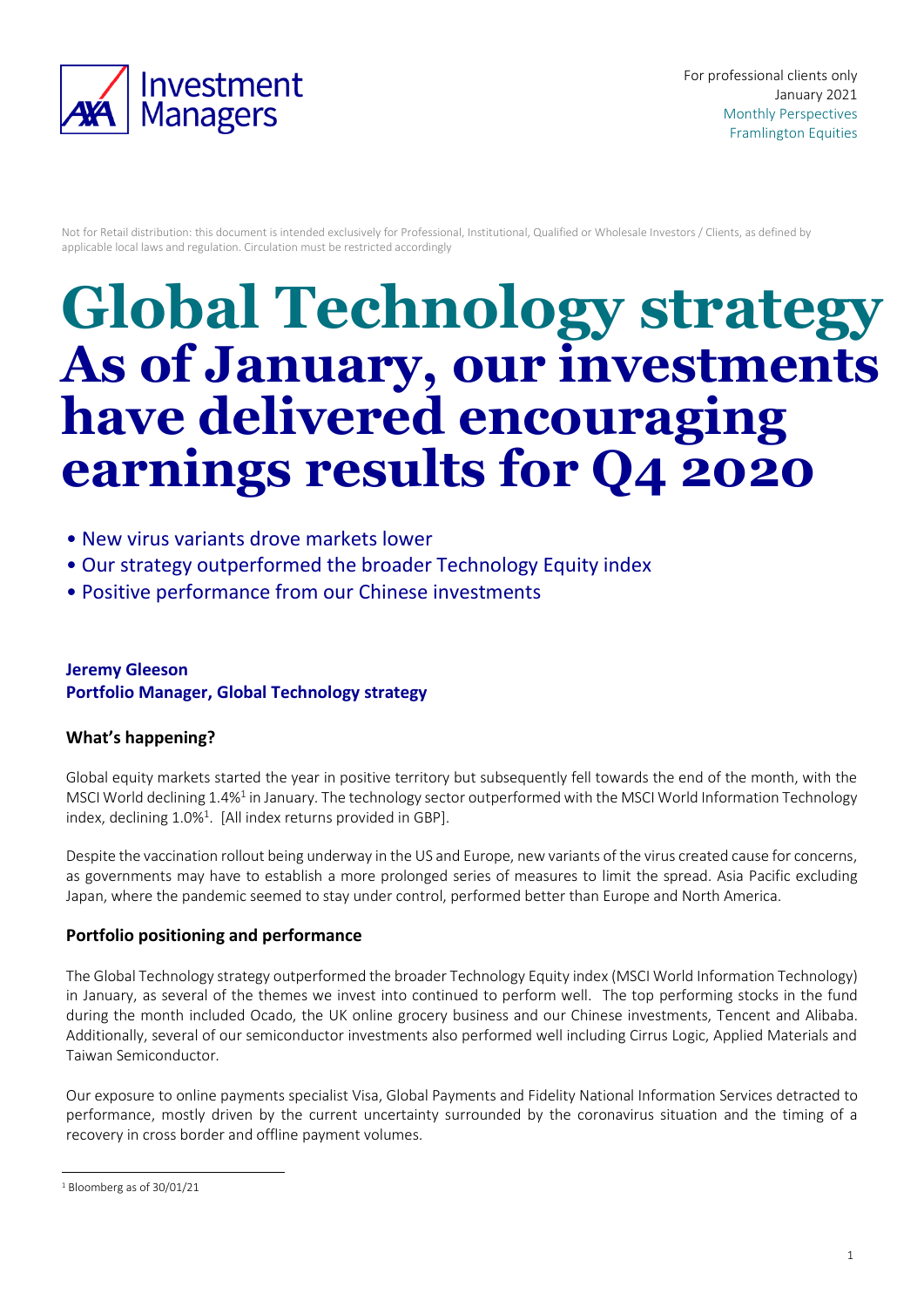

During January, we sold the remainder of our positions in cybersecurity firms, Mimecast and Sailpoint and video games publisher, Electronic Arts as we had concerns around the Codemasters acquisition (video game developer) and the end of the exclusivity deal with the Star Wars franchise. We added Equinix to the portfolio, a global leader in datacentre colocation and interconnection services, operating over 200 datacentres worldwide. Equinix should continue to benefit from the elevated demand for digital infrastructures.

#### **Outlook**

With President Joe Biden being inaugurated during the month, the geopolitical tension and turmoil that was a persistent presence during Donald Trump's presidency feels to have eased already.

Earning season has started, and so far, we have seen good results and constructive commentary with regards to 2021 from the companies we are invested in.

The semiconductor sector in which we have good exposure to within the fund is benefiting from robust demand from a variety of end markets including compute, smartphones, automotive, industrial to name a few. The dynamics driving this demand supports our decision to have been overweight the semiconductor sector over the last several years.

No assurance can be given that the Global Technology Strategy will be successful. Investors can lose some or all of their capital invested. The Global Technology strategy is subject to risks including; Equity; Smaller companies; Currency; Industry sector or region; Changing technology; Emerging markets; Liquidity.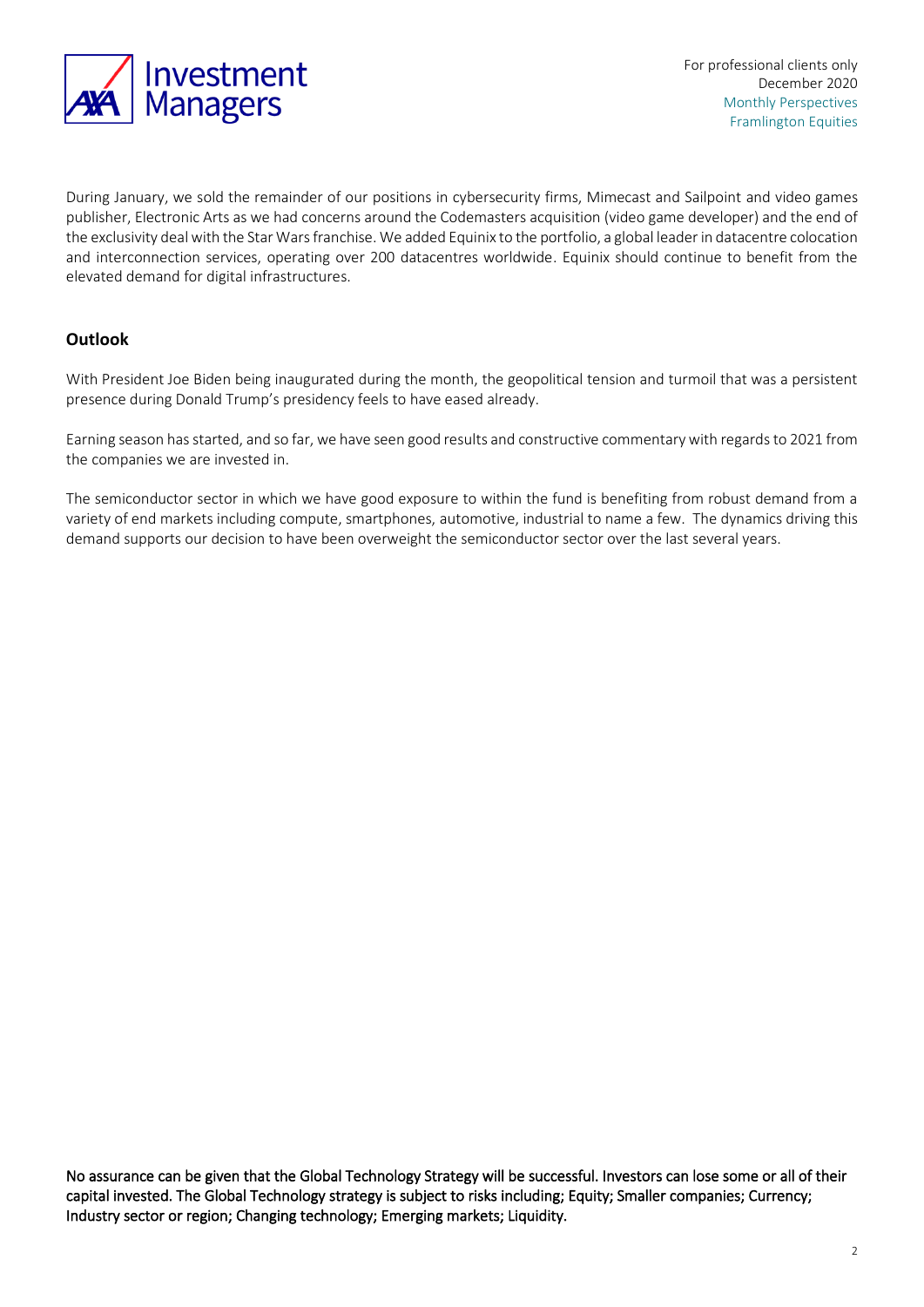

#### Not for Retail distribution: This document is intended exclusively for Professional, Institutional, Qualified or Wholesale Clients / Investors only, as defined by applicable local laws and regulation. Circulation must be restricted accordingly.

Past performance is not a guide to current or future performance, and any performance or return data displayed does not take into account commissions and costs incurred when issuing or redeeming units. The value of investments, and the income from them, can fall as well as rise and investors may not get back the amount originally invested. Exchange-rate fluctuations may also affect the value of their investment. Due to this and the initial charge that is usually made, an investment is not usually suitable as a short term holding.

This document is for informational purposes only and does not constitute investment research or financial analysis relating to transactions in financial instruments as per MIF Directive (2014/65/EU), nor does it constitute on the part of AXA Investment Managers or its affiliated companies an offer to buy or sell any investments, products or services, and should not be considered as solicitation or investment, legal or tax advice, a recommendation for an investment strategy or a personalized recommendation to buy or sell securities. The strategies discussed in this document may not be available in your jurisdiction.

Due to its simplification, this document is partial and opinions, estimates and forecasts herein are subjective and subject to change without notice. There is no guarantee forecasts made will come to pass. Data, figures, declarations, analysis, predictions and other information in this document is provided based on our state of knowledge at the time of creation of this document. Whilst every care is taken, no representation or warranty (including liability towards third parties), express or implied, is made as to the accuracy, reliability or completeness of the information contained herein. Reliance upon information in this material is at the sole discretion of the recipient. This material does not contain sufficient information to support an investment decision.

Issued in the U.K. by AXA Investment Managers UK Limited, which is authorised and regulated by the Financial Conduct Authority in the UK. Registered in England and Wales, No: 01431068. Registered Office: 155 Bishopsgate, London, EC2M 3YD (until 31st December 2020); 22 Bishopsgate, London, EC2N 4BQ (from 1st January 2021). In other jurisdictions, this document is issued by AXA Investment Managers SA's affiliates in those countries.

In Hong Kong, this document is issued by AXA Investment Managers Asia Limited (SFC License No. AAP809), which is authorized and regulated by Securities and Futures Commission. This document is to be used only by persons defined as "professional investor" under Part 1 of Schedule 1 to the Securities and Futures Ordinance (SFO) and other regulations, rules, guidelines or circulars which reference "professional investor" as defined under Part 1 of Schedule 1 to the SFO. This document must not be relied upon by retail investors. Circulation must be restricted accordingly.

In Singapore, this document is issued by AXA Investment Managers Asia (Singapore) Ltd. (Registration No. 199001714W) and is intended for the use of Institutional Investors only as defined in Section 4A of the Securities and Futures Act (Cap. 289) and must not be relied upon by retail investors. Circulation must be restricted accordingly

For Japanese clients: AXA Investment Managers Japan Ltd., whose registered office and principal place of business is at NBF Platinum Tower 14F 1-17-3 Shirokane, Minato-ku, Tokyo 108-0072, Japan, which is registered with the Financial Services Agency of Japan under the number KANTOZAIMUKYOKUCHO (KINSHO) 16, and is a member of Japan Securities Dealers Association, Type II Financial Instrument Firms Association, Investment Trust Association of Japan and Japan Investment Advisors Association to carry out the regulated activity of Financial Instrument Business under the Financial Instrument Exchange Law of Japan. In Japan, none of the funds mentioned in this document are registered under the Financial Instrument Exchange Law of Japan or Act on Investment Trusts and Investment Corporations. This document is purely for the information purpose for use by Qualified Institutional Investors defined by the Financial Instrument Exchange Law of Japan.

In Taiwan, this document is issued by AXA Investment Managers Asia Limited (SFC License No. AAP809), which is authorized and regulated by Securities and Futures Commission. This document and the information contained herein are intended for the use of professional or institutional investors and should not be relied upon by retail investors. They have been prepared and issued for private informational and educational purposes only at the sole request of the specified recipients, and not intended for general circulation. They are strictly confidential, and must not be reproduced, circulated, distributed, redistributed or otherwise used, in whole or in part, in any way without the prior written consent of AXA IM Asia. They are not intended for distribution to any persons or in any jurisdictions for which it is prohibited.

If any fund is highlighted in this communication (the "Fund"), its offering document or prospectus contains important information on selling restrictions and risk factors, you should read them carefully before entering into any transaction. It is your responsibility to be aware of and to observe all applicable laws and regulations of any relevant jurisdiction. AXA IM Asia does not intend to offer any Fund in any country where such offering is prohibited.

The offer, distribution, sale or re-sale of fund units/shares in Taiwan requires approval from and/or registration with Taiwanese regulatory authorities. To the extent that any units/shares of the Funds are not so licensed or registered, such units/shares are made available in Taiwan on a private placement basis only to banks, bills houses, trust enterprises, financial holding companies and other qualified entities or institutions (collectively, "Qualified Institutions") and other entities and individuals meeting specific criteria ("Other Qualified Investors") pursuant to the private placement provisions of the Rules Governing Offshore Funds. No other offer or sale of such units/shares in Taiwan is permitted. Taiwanese purchasers of such units/shares may not sell or otherwise dispose of their holdings except by redemption, transfer to a Qualified Institution or Other Qualified Investor, transfer by operation of law or other means approved by the Taiwan Financial Supervisory Commission.

In Korea, AXA Investment Managers Asia (Singapore) Ltd is a registered Cross Border Investment Advisor/Discretionary Investment Management Company under the Financial Investment Services and Capital Markets Act (the "Act"). The activities referenced under the Act are 5-2-2 Investment Advisory Business and 6-2-2 Discretionary Investment Management Business, respectively. Its financial services are available in Korea only to Professional Investors within the meaning of Article 10 of Enforcement Decree of the Financial Investment Services and Capital Markets Act.

To the extent that any fund is mentioned in this document, neither the fund nor AXA IM Asia is making any representation with respect to the eligibility of any recipients of this document to acquire the units/shares in the fund under the laws of Korea, including but without limitation the Foreign Exchange Transaction